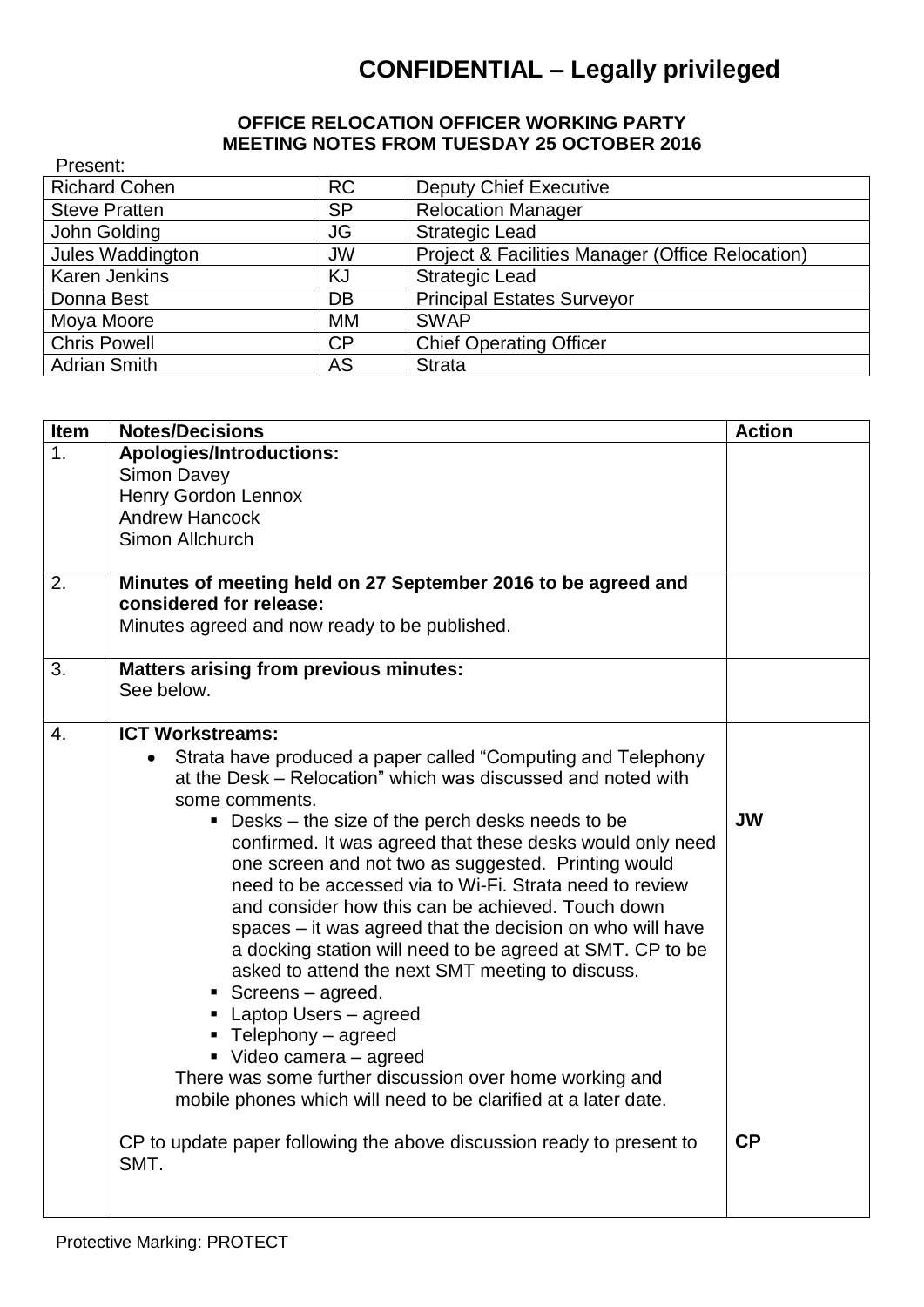## **CONFIDENTIAL – Legally privileged**

| 5. | <b>Exmouth Town Hall:</b>                                                                                                                                                                                                                                                                                                                                                                                                                                                                                                                                                                                                                                                                                                                                                                                                      |                                 |
|----|--------------------------------------------------------------------------------------------------------------------------------------------------------------------------------------------------------------------------------------------------------------------------------------------------------------------------------------------------------------------------------------------------------------------------------------------------------------------------------------------------------------------------------------------------------------------------------------------------------------------------------------------------------------------------------------------------------------------------------------------------------------------------------------------------------------------------------|---------------------------------|
|    | Confirmation is due from CAB that they will be vacating the<br>building during the construction phase. This now means that<br>EDDC staff will no longer need to move to Kennaway House as<br>had spoken to LJ who had confirmed that they were happy to<br>remain at the Town Hall. JW to confirm in writing. DB to write to<br>DCC informing them that we would no longer be taking out the<br>lease.<br>Planning application – likely to be taken to Delegations for<br>decision.<br>Town Clerk has been enquiring when the compensation monies<br>will be paid. DB to speak to Legal.<br>CCTV – meeting to be arranged with Andrew Ennis and Gerry<br>Moore to discuss. RC to be involved also. DB to organise.<br>Interserve have sent through their logistics report – some<br>implications but nothing to cause concern. | <b>JW/DB</b><br>DB<br><b>DB</b> |
|    | Contractor Tenders due back on or about 31 Oct. Once received<br>a summary of information will be circulated by SP.                                                                                                                                                                                                                                                                                                                                                                                                                                                                                                                                                                                                                                                                                                            | <b>SP</b>                       |
| 6. | <b>Office Relocation Project:</b><br>SP gave an update on the programme and confirmed that a list of<br>options has been drawn up should the Pegasus application not<br>go to Committee in Dec. Should this occur, such a delay would<br>affect Gateway 7 and consequently the delivery dates for the<br>Project.<br>It is intended that a report identifying the opportunity for<br>accelerated delivery of Exmouth will be taken to Cabinet and<br>Council during December, whilst the Gateway 7 report will now be<br>submitted during February 2017.                                                                                                                                                                                                                                                                       | <b>RC</b>                       |
| 7. | <b>Internal Facilities Manager update:</b><br>Following the set up of the sample furniture JW has received<br>good feedback from staff on the size of desk and space allocated.<br>Also, good feedback on choice of chairs and with two clear<br>favourites.<br>Manstone Junk Fest day didn't get a very good turnout so it has<br>been agreed that a further date will be arranged. Visits have also<br>been made to departments looking at existing storage and<br>discussing what is need. Data on storage requirements will be<br>included in JW's report and following presentation and<br>consideration is agreement by SMT is anticipated.<br>Exmouth – EDDC staff are now running the reception and all is<br>going well                                                                                               | SA/JW                           |
| 8. | <b>Pegasus Update:</b><br>It is understood that Planning are waiting for revised plans to be<br>submitted for discussion.                                                                                                                                                                                                                                                                                                                                                                                                                                                                                                                                                                                                                                                                                                      |                                 |
| 9. | Knowle Parkland Transfer to Sidmouth Town Council:<br>Andrew Hancock has provided the maintenance costs associated                                                                                                                                                                                                                                                                                                                                                                                                                                                                                                                                                                                                                                                                                                             |                                 |